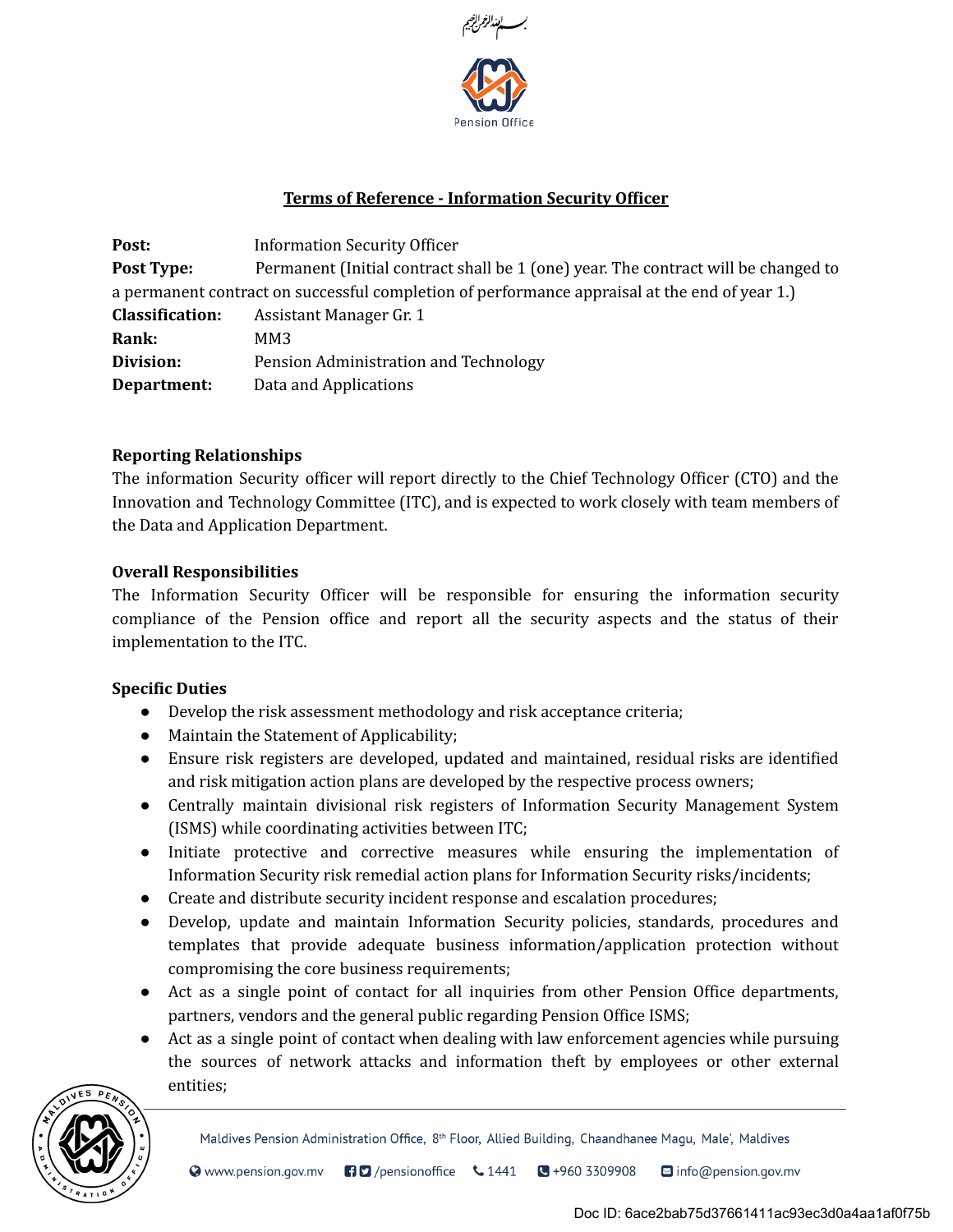- Act as a single point of contact to report, record, investigate and escalate Information Security incidents and events to the ITC;
- Evaluate Information Security needs considering Pension Office strategic business objectives, identify risk factors, and determine solutions for risk mitigation including recommendations on new security products to be implemented across Pension Office;
- Lead all major initiatives undertaken to enhance Information Security within the scope and boundaries of the ISMS and guide relevant teams in the information security related activities;
- Provide relevant Information Security insights to system acquisition, development, testing, integration, implementation, post implementation support, phases of projects, system changes, decommissioning of systems and other IT Operational activities;
- Review the selection, testing, deployment, and maintenance of Information Security hardware, software products and outsourced arrangements;
- Provide relevant information security briefs to ITC periodically and awareness training to all key staff within the scope and boundaries of the ISMS;
- Coordinate and facilitate independent internal/external reviews of the ISMS on a periodic basis;
- Conduct periodic reviews and provide oversight to media movement, logical and physical access control processes and monitor on-going compliance with security standards;
- Ensure the timely resolution of all issues and questions regarding responsibilities for Information security management that relate to achieving and maintaining full compliance with the Information Security Policies and Procedures;
- Report the Information Security posture and potential high risk issues to the ITC periodically;
- Communicate the importance of achieving Information Security objectives, conformance to Information Security policies, standards, responsibilities and obligations as well as the need for continual improvement of the Information Security program;

# Minimum Qualifications / Work Experience

- A Bachelor's Degree in computer science or a technology related field.
- A professional certificate in Information Security or a related field
- Minimum 3 years of working experience.



Maldives Pension Administration Office, 8<sup>th</sup> Floor, Allied Building, Chaandhanee Magu, Male', Maldives

 $\odot$  www.pension.gov.mv  $\bigoplus$  /pensionoffice  $\bigcup$  1441  $\bigoplus$  +960 3309908  $\blacksquare$  info@pension.gov.mv